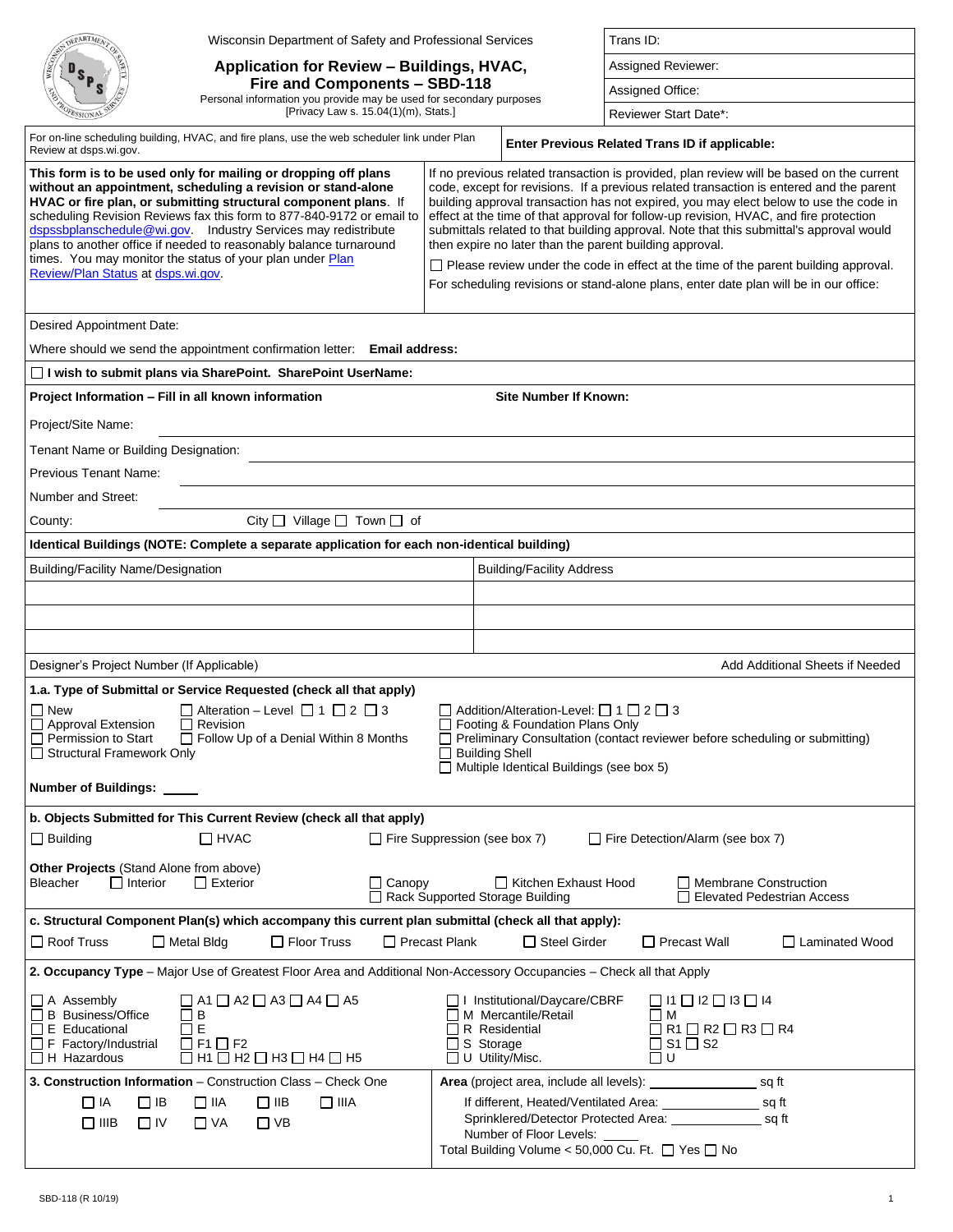| 4. After plans are reviewed, please: (check all that apply)                                                      | *Refers to customer number from below.                                                                             |  |  |  |  |  |  |
|------------------------------------------------------------------------------------------------------------------|--------------------------------------------------------------------------------------------------------------------|--|--|--|--|--|--|
| □ Call customer □ 1 □ 2 □ 3 □ 4 (check number)*                                                                  | $\Box$ Mail plans to customer $\Box$ 1 $\Box$ 2 $\Box$ 3 $\Box$ 4 (check number)*                                  |  |  |  |  |  |  |
| $\Box$ Hold plans for pickup by designer designated agent.                                                       |                                                                                                                    |  |  |  |  |  |  |
| <b>(Customer 1) Designer Information First Time Submitter <math>\Box</math> Yes <math>\Box</math> No</b>         | (Customer 2) Designer Information First Time Submitter □ Yes □ No                                                  |  |  |  |  |  |  |
| Last Name<br>First Name:<br>Customer No.                                                                         | First Name:<br>Last Name<br>Customer No.                                                                           |  |  |  |  |  |  |
| Company Name:                                                                                                    | Company Name:                                                                                                      |  |  |  |  |  |  |
| Address:                                                                                                         | Address:                                                                                                           |  |  |  |  |  |  |
| City:<br>State:<br>$Zip+4$ (9 digits)                                                                            | City:<br>$Zip+4$ (9 digits)<br>State:                                                                              |  |  |  |  |  |  |
| Phone Number (area code)                                                                                         | Phone Number (area code)                                                                                           |  |  |  |  |  |  |
| Email:                                                                                                           | Email:                                                                                                             |  |  |  |  |  |  |
| Check all applicable:<br>$\Box$ Bldg $\Box$ HVAC $\Box$ Fire Alarm $\Box$ Fire Suppression<br>Designer of        | Check all applicable:<br>Fire Suppression<br>$\Box$ Designer of<br>$\Box$ Bldg<br>$\Box$ HVAC<br>$\Box$ Fire Alarm |  |  |  |  |  |  |
| □ Supervising Professional of □ Bldg □ HVAC                                                                      | $\Box$ Supervising Professional of $\Box$ Bldg $\Box$ HVAC                                                         |  |  |  |  |  |  |
| WI Designer Registration #<br>Exp. Date:                                                                         | WI Designer Registration #<br>Exp. Date:                                                                           |  |  |  |  |  |  |
| (Customer 3) Building Owner Information (not lessee)<br><b>First Name</b><br>Last Name<br><b>Customer Number</b> | (Customer 4) Other<br>□ Carbon Copy<br>□ Mail to<br><b>First Name</b><br>Last Name<br><b>Customer Number</b>       |  |  |  |  |  |  |
| Company Name:                                                                                                    | Company Name:                                                                                                      |  |  |  |  |  |  |
| Address:<br>City:<br><b>State</b><br>$Zip+4$                                                                     | Address:<br>City:<br>$Zip+4$<br><b>State</b>                                                                       |  |  |  |  |  |  |
| Phone Number (area code)                                                                                         | Phone Number (area code)                                                                                           |  |  |  |  |  |  |
| Email:                                                                                                           | Email:                                                                                                             |  |  |  |  |  |  |

#### **5. Fire Protection**

Provide the following information on any fire alarm or fire suppression system. If not part of this submittal, they will generally need to be submitted for review to the office that reviewed any building plans for the project, except that our Hayward and Onalaska/La Crosse offices do not review fire protection plans. Submit plans for multi-purpose piping (MPP) systems as part of your plumbing plan submittal using the plumbing plan application, SBD-6154.

# **Check system type as applicable. Building plans must also include this information to determine allowable building area / heights**

| <b>FIRE ALARM</b>                                                                                                                 | <b>FIRE SUPPRESSION</b>                                                                                                                                                                                                        |                                                 |  |  |  |
|-----------------------------------------------------------------------------------------------------------------------------------|--------------------------------------------------------------------------------------------------------------------------------------------------------------------------------------------------------------------------------|-------------------------------------------------|--|--|--|
| $\Box$ Complete $\Box$<br>Partial □ None                                                                                          | $\Box$ Complete<br>$\Box$ Partial<br>□ None                                                                                                                                                                                    |                                                 |  |  |  |
| <b>Automatic Detection</b><br>$Type: \Box$<br>Manual Alarm<br>$\blacksquare$                                                      | Wet<br>$\Box$ Dry<br>Type:<br>Anti-Freeze<br>□ Manual Wet                                                                                                                                                                      | Pre-action/Deluge                               |  |  |  |
| Monitoring Type:<br>□ Central Station<br><b>Remote Supervision</b><br><b>Proprietary Supervision</b><br><b>Protected Premises</b> | <b>NFPA Fire Suppression Standards used</b><br>$\Box$ 12<br>11A<br>l 13<br>l 11<br>$13D - MPP$<br>□ 13D<br>□ 14<br>17R<br>$\Box$ 17A<br>□ 16<br>$\blacksquare$<br>l 117<br>$\Box$ 22<br>$\Box$ 24<br>$\Box$ 750<br>$\Box$ 2001 | □ 13R<br>$\Box$ 15<br>$\Box$ 20<br>$\Box$ Other |  |  |  |
| Submitter Comments or Requests (Optional)                                                                                         |                                                                                                                                                                                                                                |                                                 |  |  |  |

## **6. Other Potential Plan Submittals Required For A Project?**

- Contact Industry Services for individual submittal requirements for all of the following:
- − Petition for Variance Submit form SBD-9890 Boiler and Pressure Vessels under SPS 341
- − Plumbing and Private Sewage Systems under SPS 381-385 Mechanical Refrigeration under SPS 345<br>Filevators or Escalators under SPS 318 Mechanical Review There is no required state Electrical review
- 
- − Swimming Pools or other Aquatic Centers within a Commercial/Public Facility under Position Statement under SPS 362.0903(18) SPS 390
- **Department of Health Services enforces building code requirements**, including plan review, for **hospitals and nursing homes**. Daycare facilities must meet building codes prior to their licensing.
- For licensing of hotels, motels, restaurants, pools, campgrounds, and bed and breakfast establishments contact the Environmental Sanitation Section, 608-266-2835.
- The Wisconsin Permit Center, 1-800-435-7287, may be able to help you with other state permit requirements.

**Note: Be aware that state plan review and approval is separate from local permits. Check with the local municipality and county for their requirements.**

- 
- There is no required state Electrical review under SPS 316
-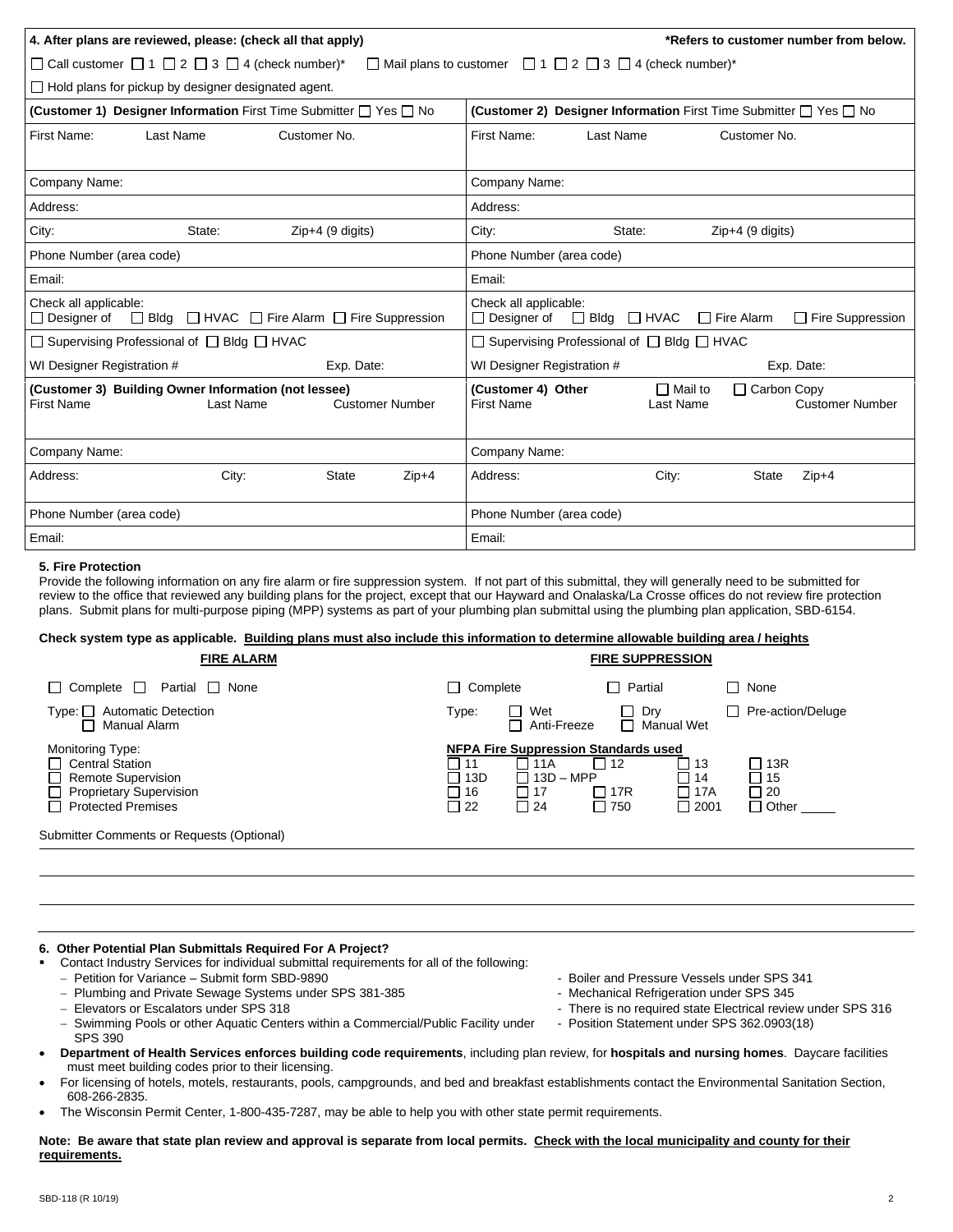# **7. Required Signatures**

| a)<br>compliance.                                                                                                                                                                                                                                                                                                                                                                                                                                                                                                                               | Signature below:                               |                    | Supervising Professionals: If building will be 50,000 cu ft or greater (SPS 361.40) I have been retained by the owner as the<br>supervising professional per SPS 361.40 for the performance of the supervision of reasonable on-the-site observations to determine if<br>the construction is in substantial compliance with the approved plans and specifications. Upon completion of construction, I will file a<br>written statement with the department and municipality certifying that, to the best of my knowledge and belief, construction has or has<br>not been performed in substantial compliance with the approved plans and specifications. In the event that I am no longer associated<br>with this project I will file a compliance statement (SBD-9720) notifying the department as such and indicating the current status of<br>Print below: |  |  |  |
|-------------------------------------------------------------------------------------------------------------------------------------------------------------------------------------------------------------------------------------------------------------------------------------------------------------------------------------------------------------------------------------------------------------------------------------------------------------------------------------------------------------------------------------------------|------------------------------------------------|--------------------|---------------------------------------------------------------------------------------------------------------------------------------------------------------------------------------------------------------------------------------------------------------------------------------------------------------------------------------------------------------------------------------------------------------------------------------------------------------------------------------------------------------------------------------------------------------------------------------------------------------------------------------------------------------------------------------------------------------------------------------------------------------------------------------------------------------------------------------------------------------|--|--|--|
|                                                                                                                                                                                                                                                                                                                                                                                                                                                                                                                                                 |                                                |                    |                                                                                                                                                                                                                                                                                                                                                                                                                                                                                                                                                                                                                                                                                                                                                                                                                                                               |  |  |  |
| <b>Building</b>                                                                                                                                                                                                                                                                                                                                                                                                                                                                                                                                 | $\Box$ HVAC                                    | Date:              |                                                                                                                                                                                                                                                                                                                                                                                                                                                                                                                                                                                                                                                                                                                                                                                                                                                               |  |  |  |
|                                                                                                                                                                                                                                                                                                                                                                                                                                                                                                                                                 | Signature below:                               |                    | Print below:                                                                                                                                                                                                                                                                                                                                                                                                                                                                                                                                                                                                                                                                                                                                                                                                                                                  |  |  |  |
| <b>Building</b>                                                                                                                                                                                                                                                                                                                                                                                                                                                                                                                                 | $\Box$ HVAC                                    | Date:              |                                                                                                                                                                                                                                                                                                                                                                                                                                                                                                                                                                                                                                                                                                                                                                                                                                                               |  |  |  |
| NOTE: Building supervising professional or registered designer is responsible for supervision of the fire suppression/fire alarm<br>installation (if applicable)<br>b) Component Submittal. The department requires that the project designer review individual component submittals for compliance<br>with the general design concept. The project designer, and department, will rely on the seal of the component designers for<br>compliance with the codes as they apply to their designs.                                                 |                                                |                    |                                                                                                                                                                                                                                                                                                                                                                                                                                                                                                                                                                                                                                                                                                                                                                                                                                                               |  |  |  |
|                                                                                                                                                                                                                                                                                                                                                                                                                                                                                                                                                 | <b>Original Signature of Building Designer</b> | <b>Date Signed</b> | <b>Name of Component Fabricator</b>                                                                                                                                                                                                                                                                                                                                                                                                                                                                                                                                                                                                                                                                                                                                                                                                                           |  |  |  |
| Optional Service-of Permission to Start Requested - (Be sure to check box under Building Submittal Type on front page)<br>C)<br>As the owner, I request to begin footing and foundation work PRIOR to plan review approval. I agree to make any changes<br>required after plans have been reviewed, and to remove or replace any non-code complying construction. I will not permit<br>construction above the foundation until approved plans are at the site.<br>(Additional \$75.00 fee per building) Request is for the following buildings: |                                                |                    |                                                                                                                                                                                                                                                                                                                                                                                                                                                                                                                                                                                                                                                                                                                                                                                                                                                               |  |  |  |
| <b>Owner's Signature:</b>                                                                                                                                                                                                                                                                                                                                                                                                                                                                                                                       |                                                |                    | Date:                                                                                                                                                                                                                                                                                                                                                                                                                                                                                                                                                                                                                                                                                                                                                                                                                                                         |  |  |  |
| □ Invoice designer, who will be personally responsible for payment.<br>d)<br><b>Designer's Signature</b>                                                                                                                                                                                                                                                                                                                                                                                                                                        |                                                |                    |                                                                                                                                                                                                                                                                                                                                                                                                                                                                                                                                                                                                                                                                                                                                                                                                                                                               |  |  |  |
| 8. Statements of Owners and Designer                                                                                                                                                                                                                                                                                                                                                                                                                                                                                                            |                                                |                    |                                                                                                                                                                                                                                                                                                                                                                                                                                                                                                                                                                                                                                                                                                                                                                                                                                                               |  |  |  |
| a) OWNERS Statement: The owner indicated on page one requests that plans be reviewed for compliance with the code requirements<br>set forth in SPS 360 to 366 of the department. The owner recognizes responsibility for compliance with all the code requirements and any                                                                                                                                                                                                                                                                      |                                                |                    |                                                                                                                                                                                                                                                                                                                                                                                                                                                                                                                                                                                                                                                                                                                                                                                                                                                               |  |  |  |

b) DESIGNERS Statement (SPS 361.20, 361.31(1), and 361.40): The designer indicated on page one of this form is responsible for preparing or supervising the preparation of the plans to the best of his/her knowledge to comply with the applicable codes of the Industry Services Division for this submittal. If a building, following construction of this project, contains more than 50,000 cubic feet in volume, plans are required to be prepared, signed, sealed and dated by a Wisconsin-registered engineer, architect, or designer [SPS 361.31(1)]. Signatures and seals affixed to the plans shall be original.

conditions of approval. If a building is 50,000 cubic feet in total volume or greater, plans are required to be prepared, signed, sealed and

dated by a Wisconsin registered engineer or architect [SPS 361.31]. Signatures and seals affixed to the plans shall be original.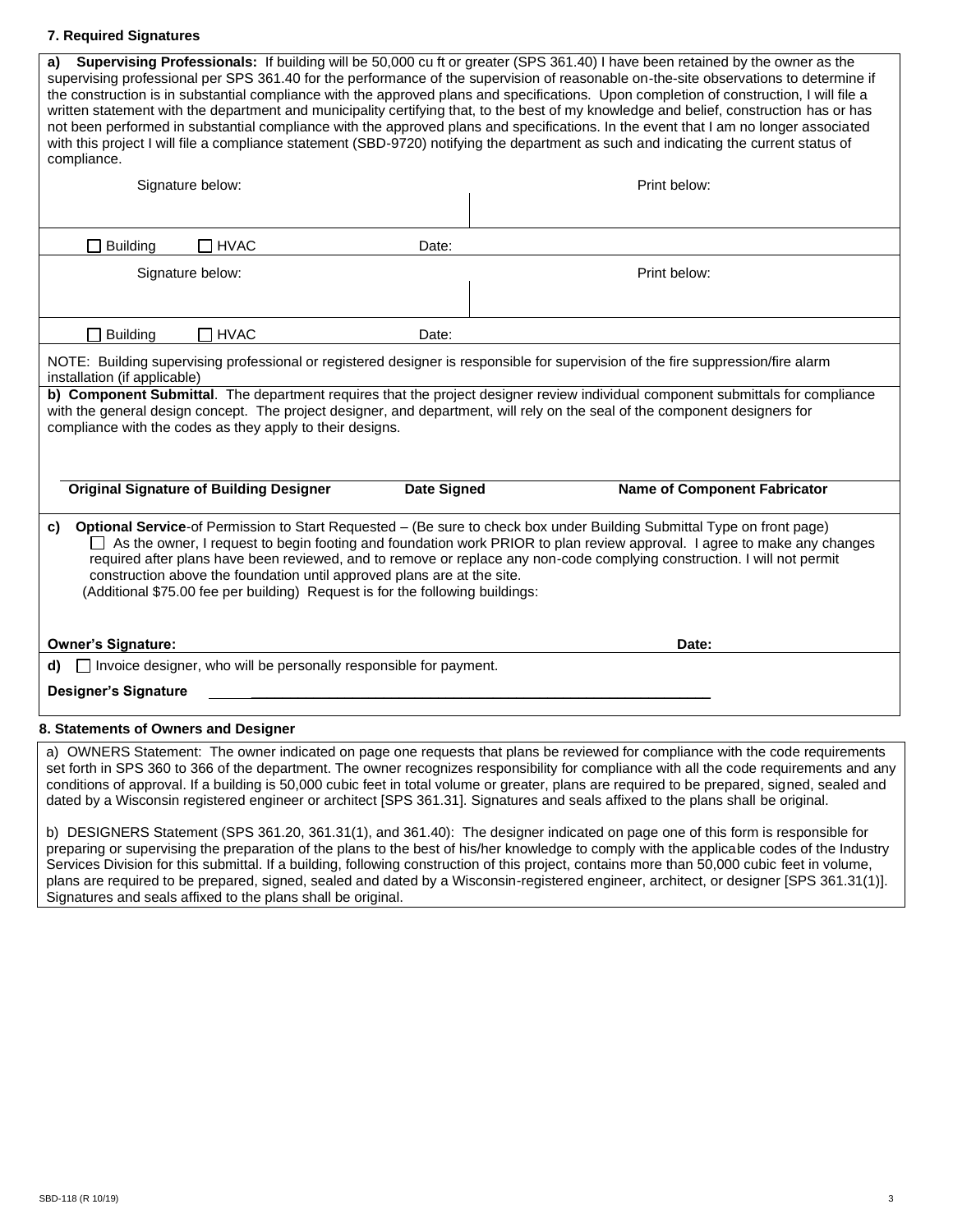#### **9. Fee Calculation Instructions Fee Schedule Summary: Wisconsin Building Code Calculate appropriate fee on page 4 and enter total on Page 5.**

**Building, heating and ventilation, fire alarm and suppression plans.** Fees relating to the submittal of all building and heating and ventilation plans (new, addition, alteration) and fire alarm and fire suppression plans shall be computed on the basis of the total gross floor area of each building, area of addition or area of alteration and shall be determined in accordance with Table SPS 302.31-1 or Table 302.31-2

### **Table 302.31-1 Plan Review Fees for**

# **Buildings Not Located in Municipalities That Perform Inspections as an agent of the Industry Services Division**

| Area (Square Feet) | <b>Building Plans</b> | <b>HVAC Plans</b> | <b>Fire Alarm System</b><br><b>Plans</b> | <b>Fire Suppression</b><br><b>System Plans</b> |
|--------------------|-----------------------|-------------------|------------------------------------------|------------------------------------------------|
| Less than 2,500    | \$300                 | \$180             | \$50                                     | \$50                                           |
| $2,500 - 5,000$    | 350                   | 250               | 100                                      | 100                                            |
| $5,001 - 10,000$   | 600                   | 350               | 150                                      | 150                                            |
| $10,001 - 20,000$  | 800                   | 450               | 200                                      | 200                                            |
| 20.001 - 30.000    | 1,200                 | 600               | 250                                      | 250                                            |
| $30,001 - 40,000$  | 1,600                 | 900               | 400                                      | 400                                            |
| 40,001 - 50,000    | 2,100                 | 1,200             | 550                                      | 550                                            |
| $50.001 - 75.000$  | 2,900                 | 1,600             | 800                                      | 800                                            |
| 75,001 - 100,000   | 3,600                 | 2,200             | 1,100                                    | 1,100                                          |
| 100,001 - 200,000  | 6,000                 | 2,900             | 1.400                                    | 1,400                                          |
| 200.001 - 300.000  | 10,500                | 6,700             | 3,300                                    | 3,300                                          |
| 300,001 - 400,000  | 15,500                | 9,800             | 4,800                                    | 4,800                                          |
| 400,001 - 500,000  | 18,500                | 12.000            | 6,300                                    | 6,300                                          |
| Over 500,000       | 20,000                | 13,500            | 7,100                                    | 7,100                                          |

### **Table 302.31-2 Plan Review Fees for Buildings Located in Municipalities that Perform Inspections as an Agent of the Industry Services Division**

This table may be utilized for projects in municipalities that are delegated to perform inspections of the object type(s) that you are submitting as a certified municipality and/or agent of the department. Reduced fees do not apply to state owned buildings. Check the following list [https://dsps.wi.gov/Documents/Programs/CommercialBuildings/DelegatedMunicipalities.pdf.](https://dsps.wi.gov/Documents/Programs/CommercialBuildings/DelegatedMunicipalities.pdf)

| Area (Square Feet) | <b>Building Plans</b> | <b>HVAC Plans</b> | <b>Fire Alarm</b><br><b>System Plans</b> | <b>Fire Suppression</b><br><b>System Plans</b> |
|--------------------|-----------------------|-------------------|------------------------------------------|------------------------------------------------|
| Less than 2,500    | \$250                 | \$150             | \$30                                     | \$ 30                                          |
| $2,501 - 5,000$    | 300                   | 200               | 60                                       | 60                                             |
| $5,001 - 10,000$   | 500                   | 300               | 100                                      | 100                                            |
| 10.001 - 20.000    | 700                   | 400               | 150                                      | 150                                            |
| 20,001 - 30,000    | 1,100                 | 500               | 200                                      | 200                                            |
| $30.001 - 40.000$  | 1,400                 | 800               | 350                                      | 350                                            |
| 40,001 - 50,000    | 1,900                 | 1,100             | 500                                      | 500                                            |
| $50,001 - 75,000$  | 2,600                 | 1,400             | 700                                      | 700                                            |
| 75,001 - 100,000   | 3,300                 | 2,000             | 1,000                                    | 1.000                                          |
| 100,001 - 200,000  | 5,400                 | 2,600             | 1,200                                    | 1.200                                          |
| 200,001 - 300,000  | 9,500                 | 6,100             | 3,000                                    | 3,000                                          |
| 300.001 - 400.000  | 14.000                | 8,800             | 4,400                                    | 4,400                                          |
| 400,001 - 500,000  | 16,700                | 10,800            | 5,600                                    | 5,600                                          |
| Over 500,000       | 18.000                | 12.100            | 6.400                                    | 6.400                                          |

## **NOTES:**

- A. **Plan entry fee of \$100.00** shall be submitted with each submittal of plans to the department in addition to the plan review and inspection fees with the exception of structural component submittals.
- B. A fee reduction may be taken for plans involving **multiple identical buildings** located on the **same site** and **submitted at the same time:** The fees for the submittal of building, heating and ventilation plans for the first building shall be determined in accordance with the appropriate Table 302.31-1 or 302.31-2 on the basis of the total gross area of one building. The fee for each of the remaining identical buildings shall be computed on the basis of an area of less than 2,500 square feet.